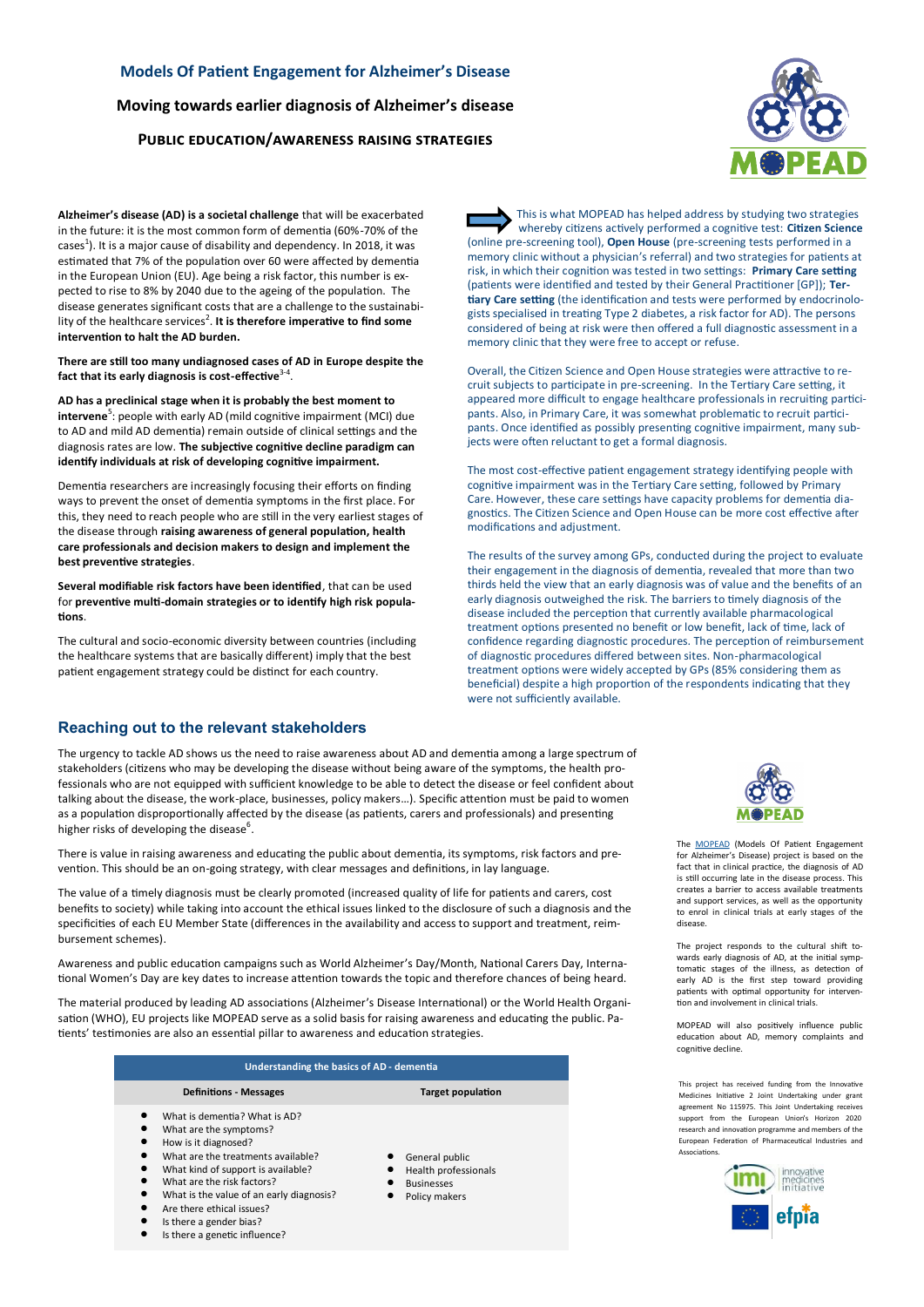

# **Lifting the obstacles to an early diagnosis: Breaking the stigma**

There are still a number of obstacles to lift to move towards an early diagnosis of AD or dementia. The starting point of all public education and awareness-raising campaigns is to break the misconceptions and stigma around the disease.

- Misconception that AD is a normal part of ageing
- Stigma associated to ageing and AD
- Ignorance that AD has a long pre-symptomatic stage
- Ignorance that preventive interventions may be feasible
- General Practitioners feeling they have little to offer to patients even if an early diagnosis is made

*After receiving my diagnosis, I could understand the problems I had been experiencing and could take actions (like taking*  part in research projects) that I firmly believe *are slowing the progression of the disease'* **Hilary Doxford, England**

*Early diagnosis gave me time to understand the disease, discuss it and draw my care plans with my doctor and my family for now and for the future. It enabled me to choose how to live the rest of my life and engage in peer support. Agnes Houston, Scotland*

# **Making the point : Benefits of an early diagnosis of AD**

Often, a diagnosis of AD is made late, when the symptoms are severe and difficult to deal with. The benefits of an early diagnosis for patients and families avoids delays in treatment, enables life changes that may help slow down disease progression, provides timely information to reduce the anxiety about the disease.



## **Implementing a supportive environment**

In addressing the objectives of reducing stigma, increasing understanding of dementia and empowering people with dementia, many stakeholders must rally to create an environment so people with dementia and their carers feel confident once a diagnosis is made, they are not left in the dark and excluded from society.

By being partners in the development of Dementia Friendly Communities (DFC) patients and their families create a place or culture in which people with dementia and their carers are empowered, supported and included in a society that understands their rights and recognise their full potential. They rally a broad and inclusive network of stakeholders (organisations, businesses, individuals, including people living with dementia) who together provide leadership and vision to implement a DFC. The impact of dementia friendly communities initiatives must be evaluated so any change to make the initiative sustainable can be made.



## **Core messages**

**It is possible to live with AD as long as a diagnosis is made at an early stage. It enables people with the disease, their relatives and friends to understand the problems encountered, take actions that can help slow disease progression, make decisions for the future, take control over their life, engage in meaningful and rewarding activities such as participation in research, awareness-raising and advocacy.**

**As directly impacted by the disease, patients and carers are experts who can play a key role in helping lift the taboo and stigma. When given the opportunity, they have demonstrated high skills to talk about their experience of living with the disease. Most importantly, they are very vocal about acknowledging that an early diagnosis of dementia has radically changed their lives: they could decide what was best for them, engage in public education and policy advocacy, participate in research.** 

### **Core messages**

**It is acknowledged that receiving a diagnosis of AD gives patients the opportunity to preserve the person's autonomy, safety and quality of life for as long as possible and can slow disease progression.**

**A timely diagnosis also empowers patients to take decisions affecting them. It also allows them to have access to available support, organise their life, plan the future and be part of society.**

**People with dementia can decide to take part in clinical trials.**

### **Core message**

**Creating Dementia Friendly Communities raise awareness about the challenges faced by people with dementia in society. They also empower them to feel confident and have a sense of belonging. Their expertise with the disease make them indispensable in providing leadership and vision to implement a dementia friendly and inclusive environment.**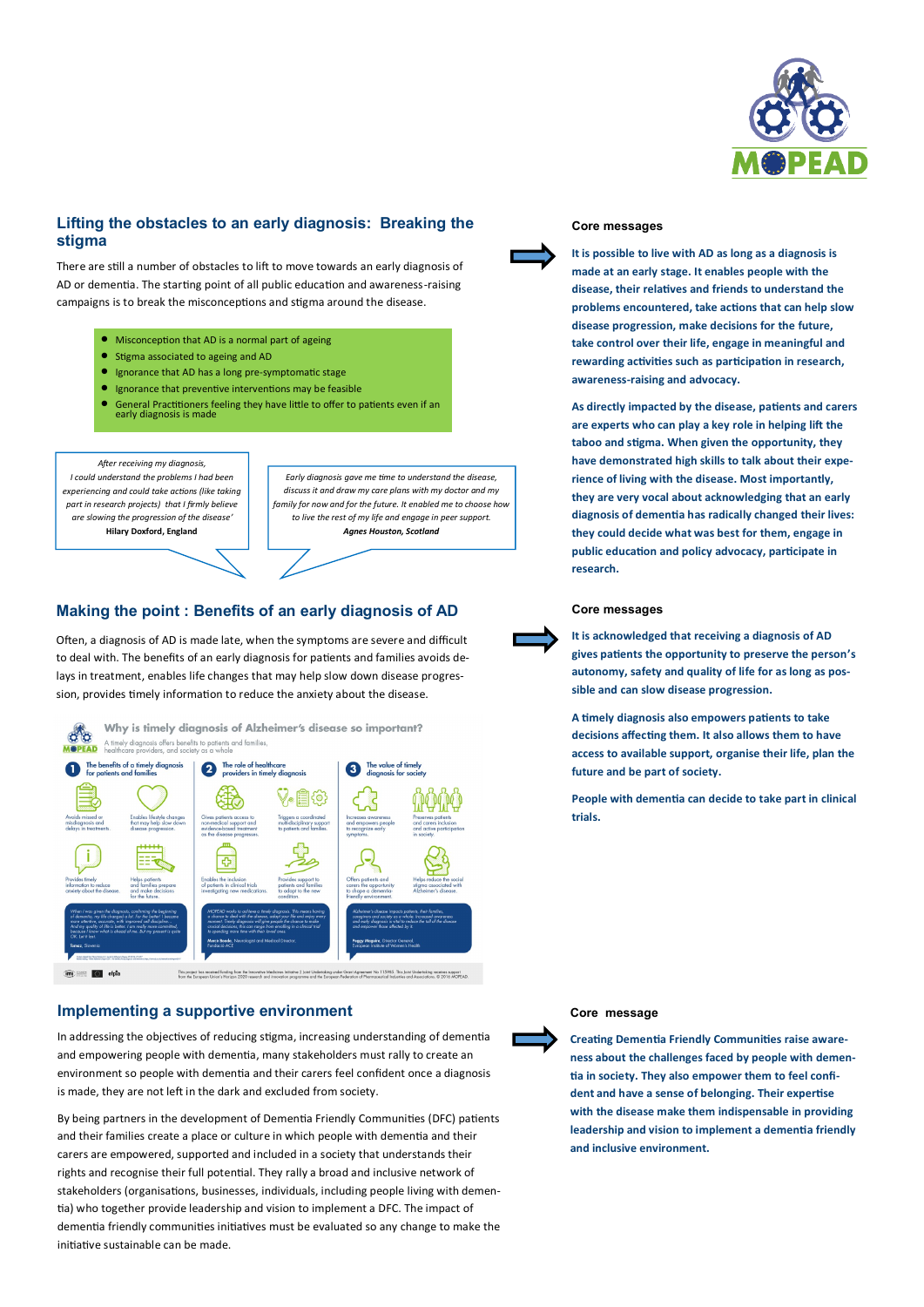

# **Increasing healthcare professionals confidence in initiating discussions about AD with their patients**

Primary care practitioners are on the front line in the detection of AD, its diagnosis and follow-up. Often, they do not feel confident about making and disclosing a diagnosis and managing the care follow-up.

MOPEAD's findings on the engagement of primary and tertiary care professionals confirm that it is more difficult to engage them in the diagnosis of AD: lack of time, feeling they cannot offer support in the absence of a cure. Nevertheless, they agree that an early diagnosis of dementia may be valuable.

A number of initiatives where people with dementia educate the health professionals have delivered promising results in increasing confidence among general practitionners. The under-detection and under-diagnosis in primary care could also be improved by collaboration with other primary healthcare professionals such as nurses. Studies involving specialised nurses or nurses having been trained on assessing cognitive functions have shown that these nurses interventions could enhance the primary care practitioner ability to manage people, provide faster and timely access to care.

## **Health literacy - Risk factors and prevention**

Existing national and European health campaigns on nutrition, prevention of cardiovascular diseases, smoking, the benefits of sport… rarely mention that developing AD and other forms of dementia can also be reduced by adopting the recommendations conveyed by these prevention campaigns. As many of the risk factors for dementia are shared with those of noncommunicable diseases, key recommendations for preventing AD must be integrated into these health and prevention campaigns.



-<br>This project has received funding from the Innovative Medicines Initiative 2 Joint Understaling under Grant Agreement No. 115985. This Joint Undertaking receives support from the<br>European Union's Horizon 2020 research an

im **Fill** efota

#### **Core messages**

**Primary care professionals have a key role to play in shifting the diagnosis of dementia: they are the entry point for people concerned with memory problems and are wellplaced to detect cognitive problems with their regular patients.** 

**The primary care professionals stereotypes on the diagnosis and disclosure of AD must be reversed. This can be overcome by adapting and updating medical education. Anti-stigma training will help reduce stereotypes and increase primary care professionals confidence.**

**Learning directly from persons with dementia is an innovative approach for medical students to understand the disease.**

### **Core messages**

**With no disease-modifying therapy currently available for AD, the importance of primary prevention to prevent or delay the onset of the disease needs to be seriously addressed at all levels.** 

**Citizens need to be made aware of the evidence that has accumulated around the following vascular risk factors: diabetes mellitus, hypertension, smoking and obesity.** 

**Physical activity, healthy diet, cognitive training and social participation also enhance cognitive ability and reduce the risk of cognitive decline.** 

**New technologies also offer interactive and friendly health literacy/education opportunities.** 

**Mottos like MOPEAD's '***Mind your memory, mind yourself'* **should be used in awareness and education strategies.**

#### **Core messages**

**There are differences between normal ageing memory complaints and dementia memory issues. This must be clearly promoted to unlock the misconceptions about the disease and avoid unnecessary worrying.** 

**MOPEAD's 'Memory matters' infographic introduces a specific recommendation that can be used in other awareness-raising and public education material : '***If you are worried, ask your doctor or visit a memory clinic'***.**